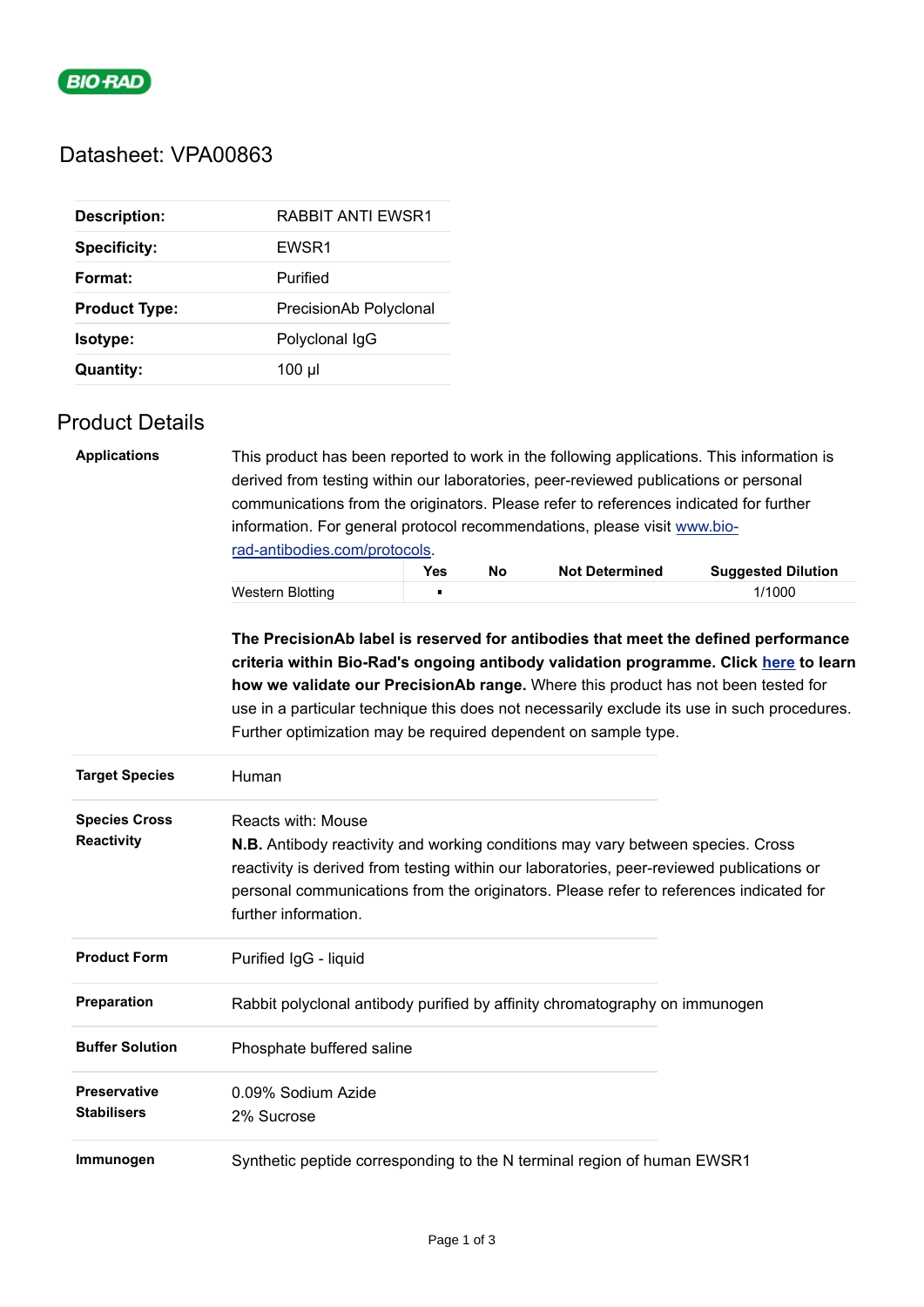| <b>External Database</b><br>Links              | UniProt:<br>Q01844<br><b>Related reagents</b><br><b>Entrez Gene:</b><br>EWSR1<br><b>Related reagents</b><br>2130                                                                                                                                                                                                                                                                                                                                                                                                                                                                                                                                                                                                                                                                                                                                                                                                                                                                                                                            |  |  |  |  |
|------------------------------------------------|---------------------------------------------------------------------------------------------------------------------------------------------------------------------------------------------------------------------------------------------------------------------------------------------------------------------------------------------------------------------------------------------------------------------------------------------------------------------------------------------------------------------------------------------------------------------------------------------------------------------------------------------------------------------------------------------------------------------------------------------------------------------------------------------------------------------------------------------------------------------------------------------------------------------------------------------------------------------------------------------------------------------------------------------|--|--|--|--|
| <b>Synonyms</b>                                | <b>EWS</b>                                                                                                                                                                                                                                                                                                                                                                                                                                                                                                                                                                                                                                                                                                                                                                                                                                                                                                                                                                                                                                  |  |  |  |  |
| <b>Specificity</b>                             | Rabbit anti Human EWSR1 antibody recognizes EWSR1, also known as EWS<br>RNA-binding protein variant 1.                                                                                                                                                                                                                                                                                                                                                                                                                                                                                                                                                                                                                                                                                                                                                                                                                                                                                                                                      |  |  |  |  |
|                                                | This gene encodes a multifunctional protein that is involved in various cellular processes,<br>including gene expression, cell signaling, and RNA processing and transport. The protein<br>includes an N-terminal transcriptional activation domain and a C-terminal RNA-binding<br>domain. Chromosomal translocations between this gene and various genes encoding<br>transcription factors result in the production of chimeric proteins that are involved in<br>tumorigenesis. These chimeric proteins usually consist of the N-terminal transcriptional<br>activation domain of this protein fused to the C-terminal DNA-binding domain of the<br>transcription factor protein. Mutations in this gene, specifically a $t(11;22)(q24;q12)$<br>translocation, are known to cause Ewing sarcoma as well as neuroectodermal and various<br>other tumors. Alternative splicing of this gene results in multiple transcript variants.<br>Related pseudogenes have been identified on chromosomes 1 and 14 (provided by<br>RefSeq, Jul 2009). |  |  |  |  |
|                                                | Rabbit anti Human EWSR1 antibody detects a band of 85 kDa. The antibody has been<br>extensively validated for western blotting using whole cell lysates.                                                                                                                                                                                                                                                                                                                                                                                                                                                                                                                                                                                                                                                                                                                                                                                                                                                                                    |  |  |  |  |
| <b>Western Blotting</b>                        | Anti EWSR1 antibody recognizes a band of approximately 85 kDa in HeLa cell lysates                                                                                                                                                                                                                                                                                                                                                                                                                                                                                                                                                                                                                                                                                                                                                                                                                                                                                                                                                          |  |  |  |  |
| <b>Storage</b>                                 | Store undiluted at -20°C, avoiding repeated freeze thaw cycles                                                                                                                                                                                                                                                                                                                                                                                                                                                                                                                                                                                                                                                                                                                                                                                                                                                                                                                                                                              |  |  |  |  |
| <b>Guarantee</b>                               | 12 months from date of despatch                                                                                                                                                                                                                                                                                                                                                                                                                                                                                                                                                                                                                                                                                                                                                                                                                                                                                                                                                                                                             |  |  |  |  |
| <b>Acknowledgements</b>                        | PrecisionAb is a trademark of Bio-Rad Laboratories                                                                                                                                                                                                                                                                                                                                                                                                                                                                                                                                                                                                                                                                                                                                                                                                                                                                                                                                                                                          |  |  |  |  |
| <b>Health And Safety</b><br><b>Information</b> | Material Safety Datasheet documentation #10045 available at:<br>Antibody (10045): https://www.bio-rad-antibodies.com/uploads/MSDS/10045.pdf                                                                                                                                                                                                                                                                                                                                                                                                                                                                                                                                                                                                                                                                                                                                                                                                                                                                                                 |  |  |  |  |
| <b>Regulatory</b>                              | For research purposes only                                                                                                                                                                                                                                                                                                                                                                                                                                                                                                                                                                                                                                                                                                                                                                                                                                                                                                                                                                                                                  |  |  |  |  |

## Related Products

# **Recommended Secondary Antibodies**

Goat Anti Rabbit IgG (H/L) (STAR208...) [HRP](https://www.bio-rad-antibodies.com/polyclonal/rabbit-lapine-igg-antibody-star208.html)

|         | <b>North &amp; South</b> Tel: +1 800 265 7376 | Worldwide | Tel: +44 (0)1865 852 700 | Europe | Tel: +49 (0) 89 8090 95 21 |
|---------|-----------------------------------------------|-----------|--------------------------|--------|----------------------------|
| America | Fax: +1 919 878 3751                          |           | Fax: +44 (0)1865 852 739 |        | Fax: +49 (0) 89 8090 95 50 |